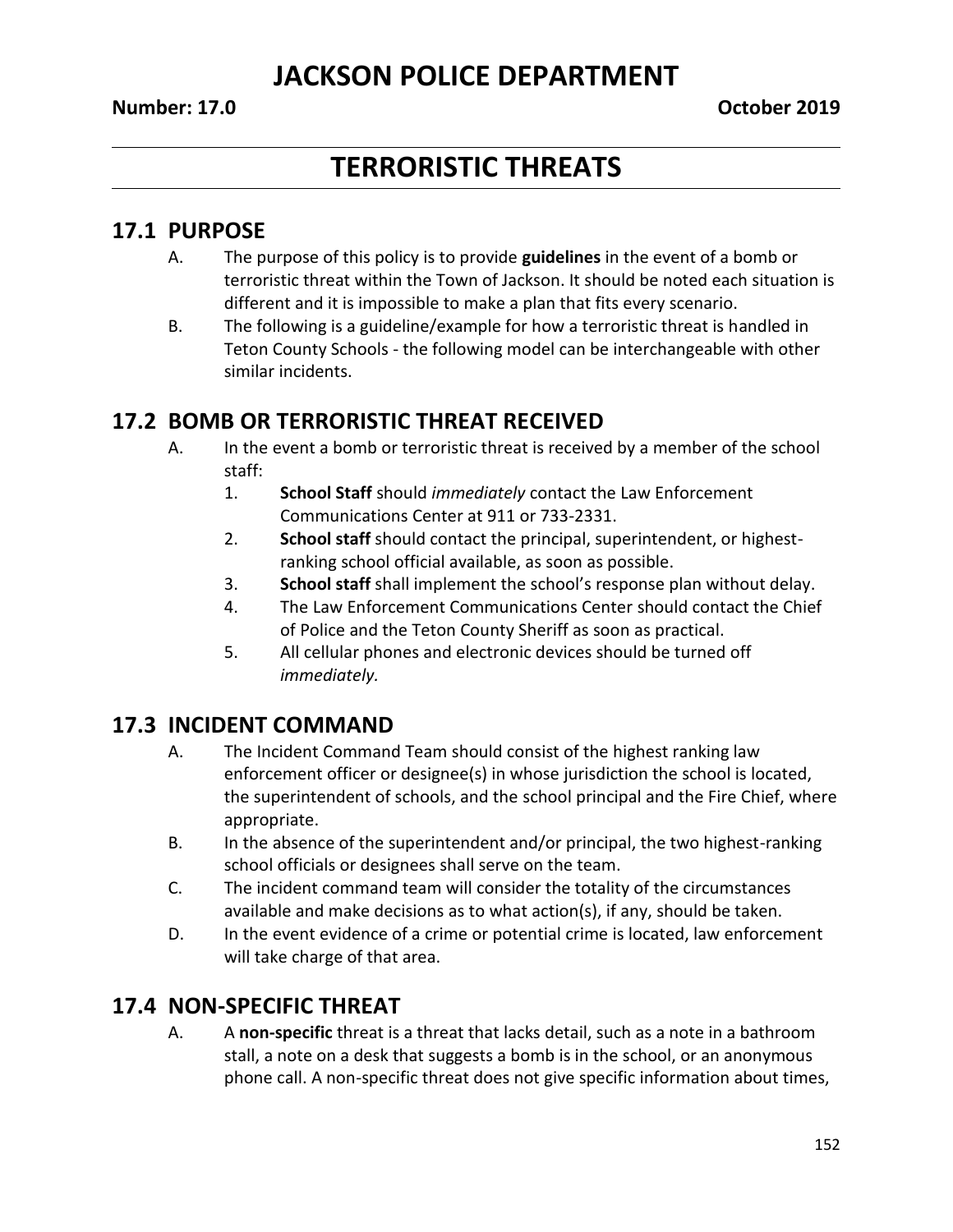#### **Number: 17.0 October 2019**

# **TERRORISTIC THREATS**

locations, explosive material, motive, targets, etc. It is in essence a "generic" threat.

- B. If a **non-specific** threat is received, the school staff members on the incident command team will determine if the school should go into a state of lock-down or if evacuation is necessary.
- C. If it is a hard-wired system the school intercom system may be used to notify teachers and school staff if the school is to be locked down or evacuated.
- D. During a lock-down, students should not be permitted to leave the classroom.
- E. Each teacher, counselor, administrator, and school employee should inspect their own rooms and areas of familiarity and responsibility for any items that seem suspicious or out of place. If something suspicious is located, see section below labeled "Suspicious Package."
- F. Common areas in the school should be inspected by a law enforcement officer teamed with a member of the school staff.
- G. If nothing is found, the incident command team members will determine if further searching of lockers or other areas is necessary. They will also consider if additional resources, such as a K-9 or bomb technician, are needed. If a bomb technician is needed, law enforcement will arrange for one to be called to the scene.
- H. It should be noted that since the school district is ultimately responsible for the safety of students and school district property, they can decide to evacuate the school at any time.

#### **17.5 SPECIFIC THREAT**

- A. A **specific** threat is a threat that gives specific information about an explosive device or felony to be committed, such as type of explosive, location, motive, time frame, targets, or any other information that gives credibility to the threat.
- B. In the event a **specific** threat bomb or terroristic threat is received, the school should be evacuated as soon as practical by both students and faculty.
- C. The decision to evacuate may not be immediate. If an immediate evacuation is necessary the school may use its intercom system (if it is a hard-wired system) to make the announcement or to give other pertinent information.
- D. Each counselor, administrator, school employee, and teacher not assigned to be with students shall gather in a common area as established by the school's response plan.
- E. At the direction of the Incident Command Staff, the faculty will be escorted back into the building to inspect their own rooms and areas of familiarity and responsibility for any items that seem suspicious or out of place. If something suspicious is located, see section below labeled "Suspicious Package."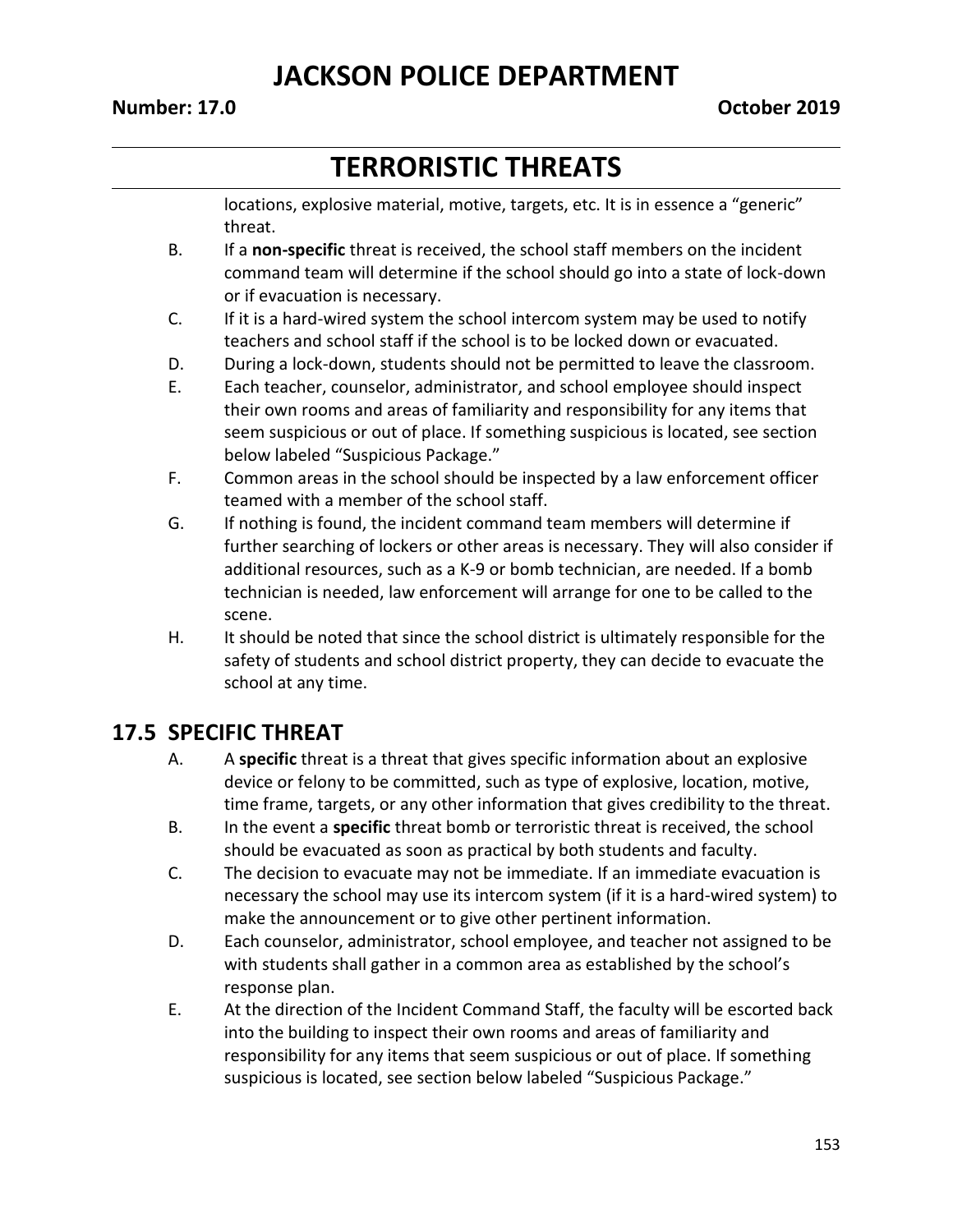#### **Number: 17.0 October 2019**

# **TERRORISTIC THREATS**

- F. Common areas in the school should be inspected by a law enforcement officer teamed with a member of the school staff.
- G. If nothing is found, the incident command team members will determine if further searching of lockers or other areas is necessary. They will also consider if additional resources, such as a K-9 or bomb technician, are needed.
- H. If a bomb technician is needed, law enforcement will arrange for one to be called to the scene.
- I. If a specific threat gives a time the bomb will go off the school should not be occupied until at least one hour after the time stated in the threat has passed.

#### **17.6 SUSPICIOUS PACKAGE**

- A. If a suspicious package or item is located, it should not be touched, examined or evaluated. The immediate area around the item should be evacuated and no one should be permitted to enter the area.
- B. Complete evacuation should be an immediate consideration.
- C. A bomb technician should be contacted immediately by a member of the Jackson Police Department and nothing will be done with the suspicious item until the technician arrives.
- D. Upon arrival, the bomb technician will be included in the incident command team. After the bomb technician handles the situation and renders the suspicious package or item safe, the incident command team will determine if further action is necessary.

#### **17.7 POINTS TO REMEMBER**

- A. Remain calm. Do not panic.
- B. Do not use cell phones, radios, or other wireless communication devices.
- C. Watch for suspicious items in your work area.
- D. If suspicious packages or items are found, **evacuate the area immediately**. Do not pick up or move suspicious packages or items.
- E. Know the school's response protocol.
- F. Knew the evacuation plan and routes.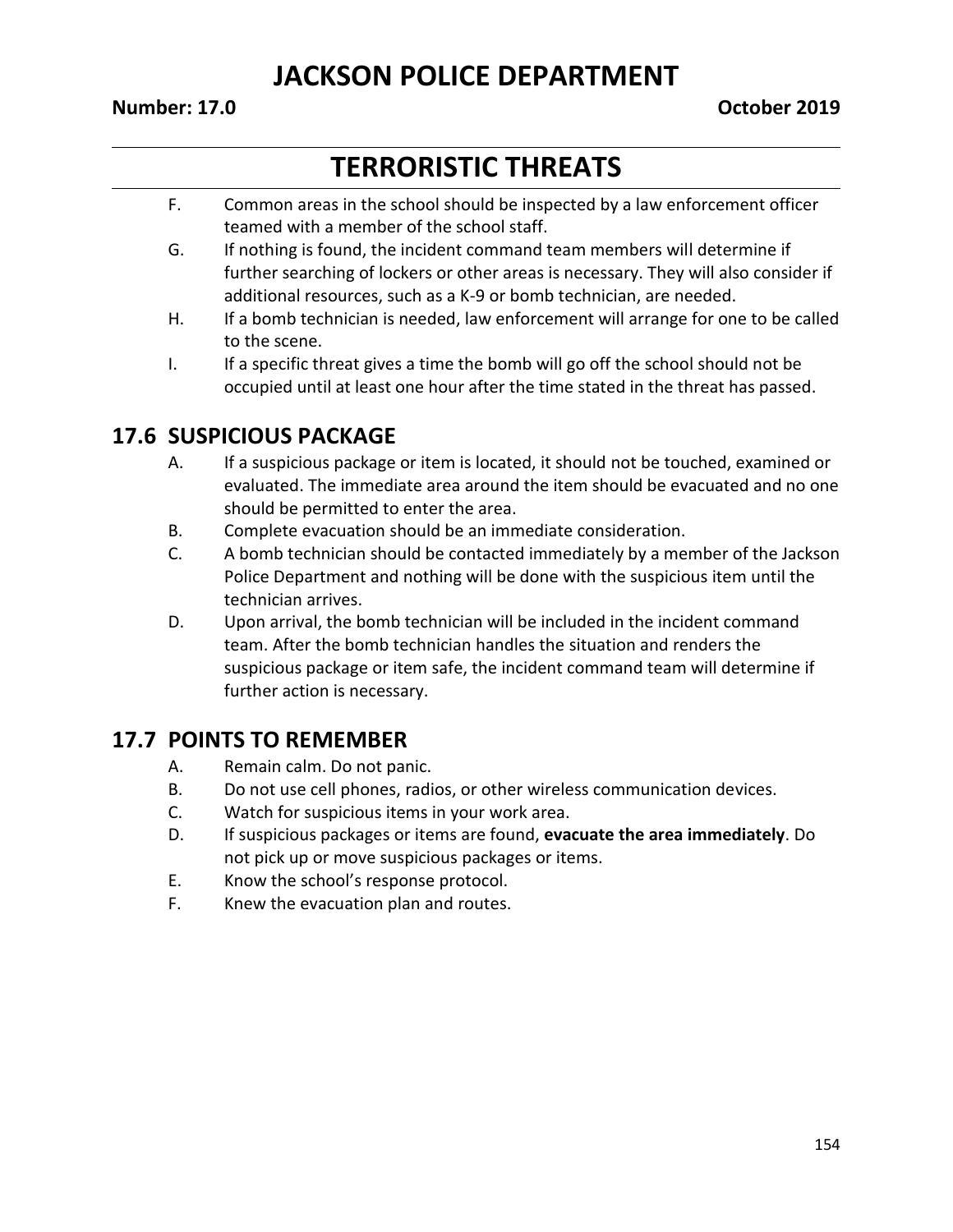# **TERRORISTIC THREATS**

### **TERRORISTIC THREAT QUICK REFERENCE GUIDE**

- 1. **School staff** should *immediately* contact the Law Enforcement Communications Center at 911 or 733-2331.
- 2. **School staff** should contact the principal, superintendent, or highest-ranking school official as soon as possible.
- 3. School staff shall implement the school's response plan.
- 4. Law Enforcement Communications Center should contact the Chief of Police and/or the Teton County Sheriff, as soon as possible.
- 5. All cellular phone and electronic devices should be turned off immediately.
- 6. The incident command team shall meet, as soon as possible, and determine if the threat is specific or non-specific.
- 7. If the threat is **non-specific** the designated school representative will determine if the school should be evacuated or if locking the school down is sufficient.
- 8. If the threat is **specific** the school should be evacuated as soon as practical.
- 9. If the threat gives a time a bomb will go off the school should not be occupied until at least one hour (1 hr.) after the time stated in the threat.
- 10. If directed to do so by the Incident Command Team, school faculty will look at areas of familiarity and responsibility for anything suspicious or out of place, law enforcement and school staff will look together in common areas for suspicious items.
- 11. If a suspicious package is located it should not be touched, examined or evaluated. Law enforcement should be notified immediately and the designated school and law enforcement representatives should reconsider the evacuation/lock down status.
- 12. A bomb technician will be contacted by a member of the Jackson Police Department and nothing should be done with the suspicious item prior to his/her arrival.
- 13. If nothing is found the Incident Command Team will determine if further action is necessary.
- 14. The Incident Command Team will determine when the school may be used again.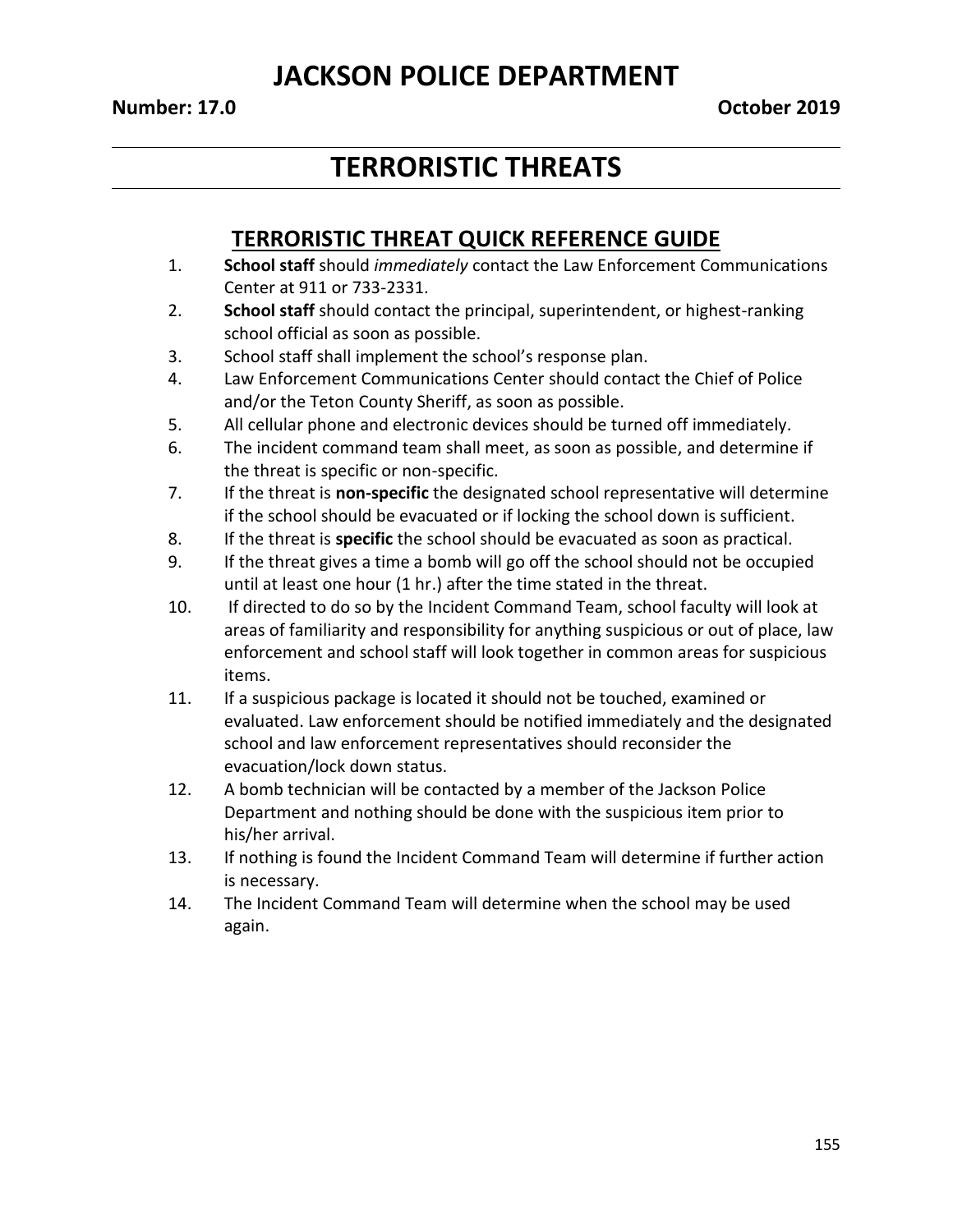#### **Number: 17.0 October 2019**

## **TERRORISTIC THREATS**

The following flow chart is to be used for chemical or infectious items only, **not** explosive items.





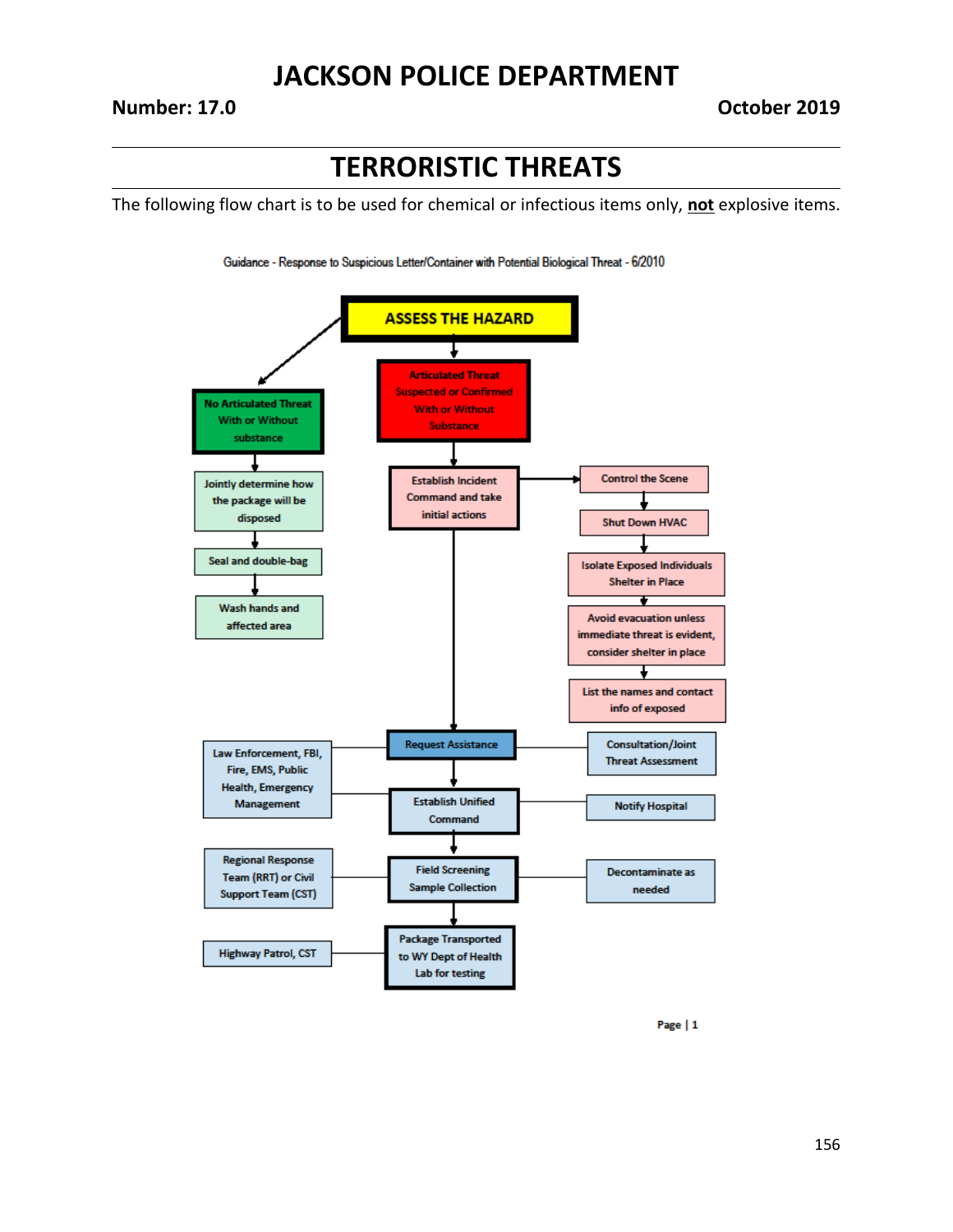# **TERRORISTIC THREATS**

### **17.8 IDENTIFYING AND ASSESSING BIOLOGICAL THREATS**

Personnel safety is the number one priority in handling any suspected bioterrorism

#### event.

- A. First Responders must:
	- 1. Perform a scene survey (size-up) that includes a risk assessment of the threat for an improvised explosive device (IED) prior to approaching any suspicious package.
	- 2. If an explosive threat exists, or an explosion has occurred, evaluate the scene for a secondary IED.
	- 3. If an explosive threat exists, it will take precedence over any biological threat until rendered safe.
- B. Do Not Touch
	- 1. Do not touch, move, or open any suspicious package until a risk assessment on the package can be performed in coordination with hazardous materials (HAZMAT) personnel!
- C. Notify Appropriate Personnel
	- 1. Notify appropriate personnel when a potential threat is identified. Other agencies have many resources to aid in the event. Dispatch has the contact information for all agencies. This should include:
		- a) Chief of Police
		- b) FBI
		- c) Teton County Emergency Management
		- d) Teton County Public Health
		- e) Jackson Hole Fire/EMS
- D. Assess the hazard by:
	- 1. Gathering information from the reporting party, bystanders, witnesses, and any other first responders.
	- 2. Determine who has physically had contact with the package and detain them as appropriate.
	- 3. Conducting an initial evaluation of the package. Consider using binoculars while standing a safe distance away from the suspicious package.
- E. Determine the answers to the following questions:
	- 1. Was the package accompanied by a verbal or written threat?
	- 2. Is the package opened, leaking, giving off an odor, or have any suspicious marking?
	- 3. If the package is open, was any substance released from the package?
	- 4. Is anyone who touched the package feeling ill?
	- 5. Is the package making noise?
	- 6. Are there any wires protruding?
- F. **If the answers to all assessment questions are "NO".**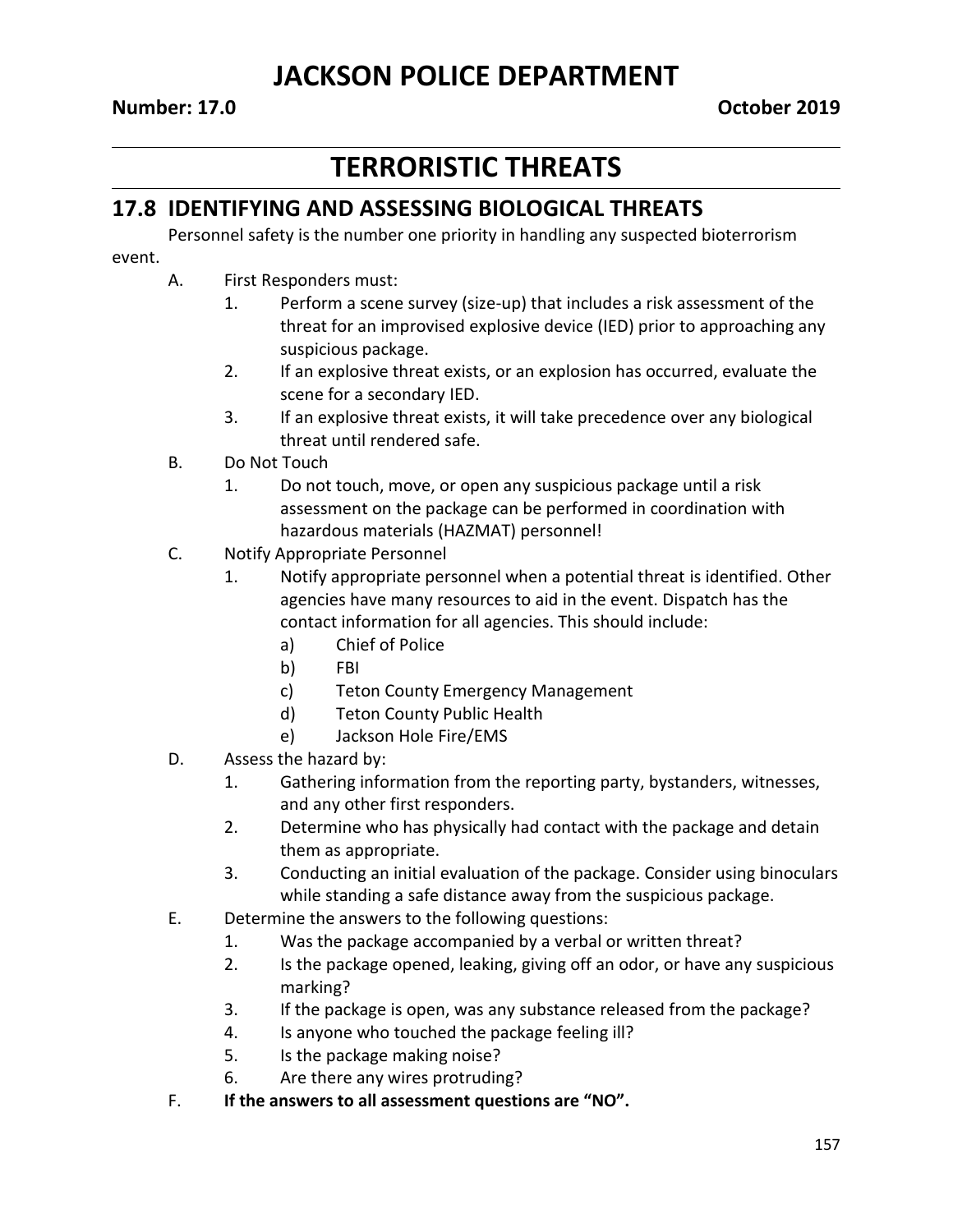#### **Number: 17.0 October 2019**

# **TERRORISTIC THREATS**

- 1. Law enforcement should appraise the incident and determine the removal or disposal of the package.
- 2. The package should be placed in a sealable plastic bag and doublebagged.
- 3. Anyone who touched the package should thoroughly wash hands or affected area with soap and water.

#### G. **If the answers to all assessment questions are "YES".**

- 1. Establish incident command and ensure notifications to FBI, Hazmat, Public Health and EMS are initiated.
- 2. Request special assistance (i.e. Bomb Squad, Regional Response Team or Civil Support Team)
- 3. Control the scene and preserve evidence.
- 4. Shut down the building ventilation system if there could have been a substance release.
- 5. Use barrier tape to cordon off open areas.
- 6. Isolate those who have been exposed or potentially exposed and consider shelter-in-place as an initial tactical consideration. Do not evacuate the building unless an immediate threat is evident.
- 7. Identify and list the names of anyone who may have been exposed to the suspicious substance so they may be contacted when the laboratory test results are available or if there is other additional information.
- 8. Consider location and well-being of those unexposed or unlikely exposed. Non-victims may need to be gathered together for interviews, or to receive information from public health or other officials to inform and allay fears.
- 9. Consider assigning a Public Information Officer (PIO).

#### **17.9 POTENTIAL THREAT SCENARIOS**

- A. Letter/container with unknown powder-like substance and threatening communication.
	- 1. Since there is an articulated threat, it is likely that the substance was intentionally introduced into the package in an effort to validate that threat.
	- 2. An articulated threat itself (with or without the presence of a suspicious substance) may be a Federal crime and may also constitute a violation under State and Local statutes.
- B. Under NO CIRCUMSTANCES should an unprotected responder, such as a law enforcement officer, attempt to open a package of an unknown substance.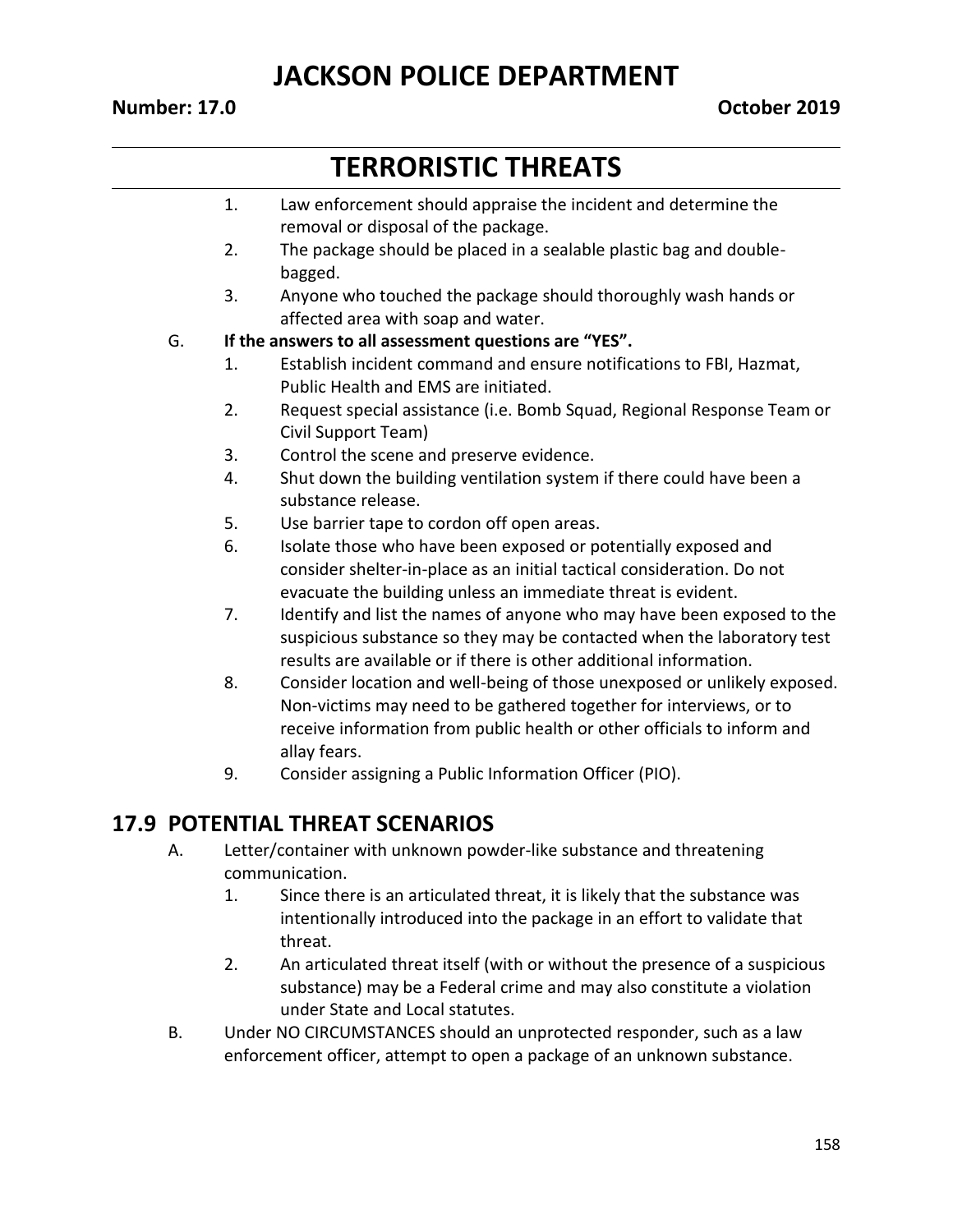#### **Number: 17.0 October 2019**

# **TERRORISTIC THREATS**

- 1. If this incident involves an unopened container such as a box, it must be evaluated by certified bomb technician/explosives ordinance disposal personnel prior to being handled by HAZMAT.
- C. Letter/container with a threat but no visible powder or substance present.
	- 1. Merely threatening the use of a chemical or biological agent may be a violation of Federal law and merits investigation.
	- 2. Although no powder may be visible to the eye, there could be trace amounts of material present that could represent a health risk and also provide critical forensic evidence required to further the investigation and prosecution.
- D. Letter/container with unknown powder but no articulated threat.
	- 1. If a reasonable and defendable explanation can be given as to the source of the substance, that there is no articulated threat, and that no one is ill, then no further actions are necessary.
- E. Letter/container arrives with no powder, no threat but the recipient is concerned about the package.
	- 1. No investigative actions are necessary in this matter.
	- 2. However, if other threat indicators are present such as excess postage, misspelled names, unusual odors/colors, etc., the United States Postal Inspection Service should be notified to evaluate it for potential hazards.

## **17.10 DECONTAMINATION**

#### *Decontamination Guidelines for Personnel Exposed to a Suspicious Package Containing Substance or Accompanied by a Threat*

- A. Package unopened:
	- 1. Thoroughly wash hands or affected area with soap and water
	- 2. Public Health Department may be notified for further assistance
- B. Package unopened, but leaking:
	- 1. Thoroughly wash hands or affected area with soap and water
	- 2. Shower with soap and water
	- 3. Launder clothes separately in hot water with soap
	- 4. Public Health Department may be contacted for further assistance
- C. Package opened, no obvious exposure:
	- 1. Thoroughly was hands or affected area with soap and water
	- 2. Public Health Department must be notified
- D. Package opened, obvious exposure:
	- 1. Hands only
		- a) Thoroughly wash hands or affected area with soap and water
		- b) Change and place clothes in a sealed plastic bag
		- c) Shower with soap and water, shampoo hair